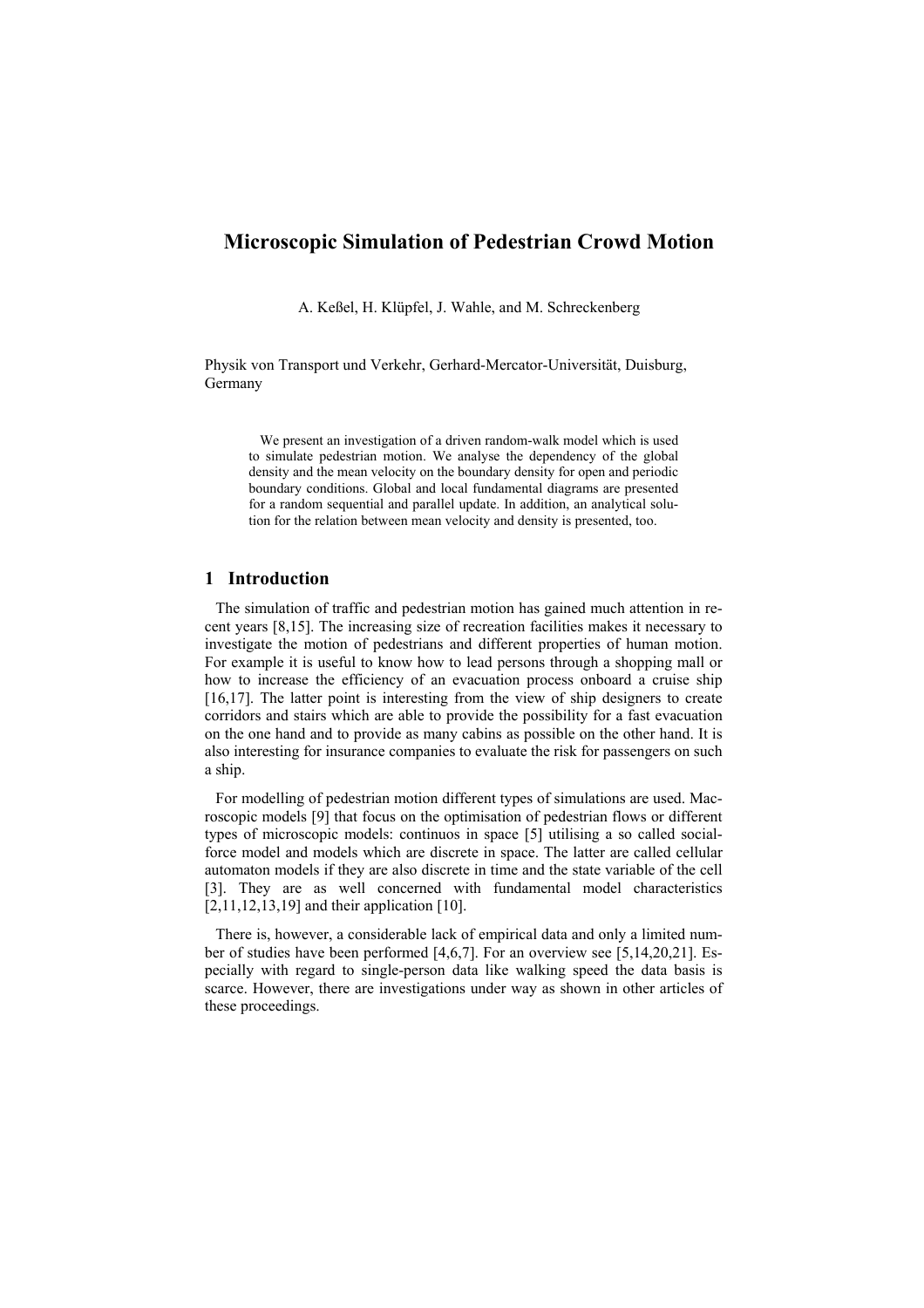The outline of this article is as follows. Next we describe our model. After that we present results from simulations with a random sequential and parallel update under open and periodic boundary conditions. The last but one chapter presents an analytical approach for the relation between the mean velocity and the density. The final chapter gives an outlook to outstanding tasks.

#### **1.1 Model**

In 1999 Muramatsu et. al. [1] presented a driven random walk model for pedestrian motion. The pedestrians move on a square lattice. The size of the cells is supposed to be 40 cm. The pedestrians are allowed to move one cell per time step.

The decision for the new position of a pedestrian is made as follows. First, the pedestrian counts the neighbouring empty cells. From that number a probability for each unoccupied cell is computed and by means of a random number the new position is chosen. The formulas to calculate the probabilities are listed in table 1. A backstep is not allowed. In case of an occupied cell the probability for that direction is set to zero.

| <b>Direction</b> | Probability        |  |  |
|------------------|--------------------|--|--|
| forward          | $1-D$              |  |  |
|                  | # unoccupied cells |  |  |
| $\mu$            | $1-D$              |  |  |
|                  | # unoccupied cells |  |  |
| down             | $1-D$              |  |  |
|                  | # unoccupied cells |  |  |

**Table 1:** Probabilities for the three possible walking directions.

Figure 1 shows the layout of the corridor. The arrows mark the possible moves of the pedestrians. The amount of possible moves depends on the number of unoccupied cells around each pedestrian.



**Figure 1:** Layout of the corridor and possible moves of the pedestrians**.**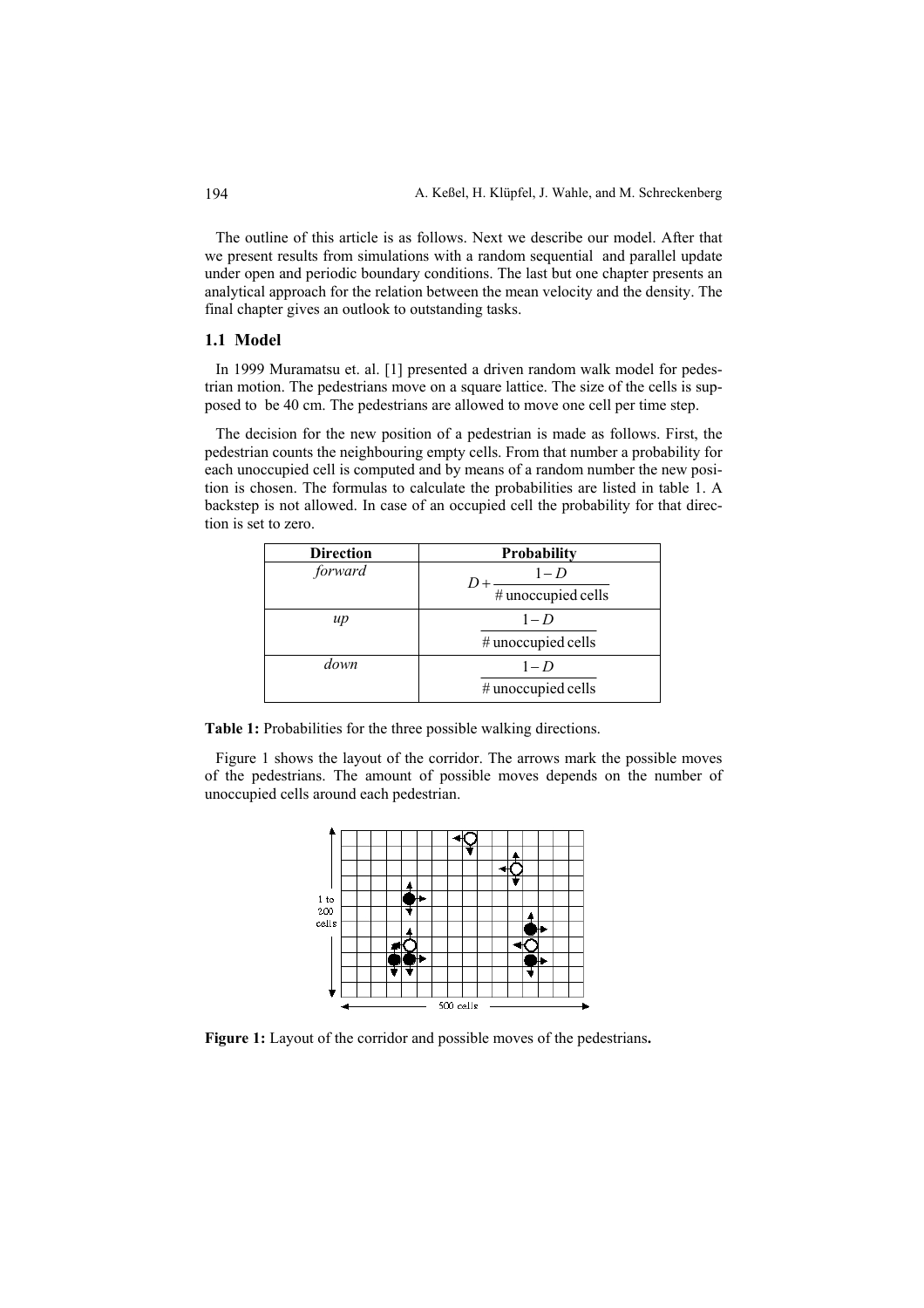Microscopic Simulation of Pedestrian Crowd Motion 195

Under open boundary conditions the pedestrians were added at the left or right boundary, depending on the walking direction. The density at the boundaries was fixed at simulation startup.

The pedestrians were not able to cross the upper or lower boundary.

## **1.2 Update Procedures**

We used two different update procedures for the simulations. The random sequential update (rsu) moves the pedestrians in a random order but every pedestrian only once in a timestep. After the move of a pedestrian the next pedestrian reacts on the new distribution. Because of this there is no problem with multiple occupations of a single cell.

The parallel update moves the pedestrians in the first step only virtually. Due to this there is the possibility for a multiple occupation of single cells because the moving pedestrian does not know if the cell he has chosen is still empty or occupied by a virtually moved pedestrian. Because of this after the virtual move of all pedestrians a conflict solution is performed to resolve the problems with more than one pedestrian per cell. A cell which is occupied by more than one pedestrian is drawn under the concerned pedestrians. The winner gets the cell, the losers move back to their old positions.

## **2 Simulation Results**

The simulations were carried out with the parameters mentioned in table 2. For a width of  $w = 100$  cells the fraction between the two walking directions was additionally set to  $c = 1/3$  and  $c = 1/5$  to study the dependency of the density for the transition from moving to jammed pedestrians from the fraction.

| Width       | Drift                              | <b>Fraction</b> | <b>Simulated</b> | <b>Update</b> | <b>Boundary</b> |
|-------------|------------------------------------|-----------------|------------------|---------------|-----------------|
|             |                                    |                 | timesteps        |               | conditions      |
|             | 10, 20, 50, 200 0.0, 0.1, 0.4, 0.7 | 0.5             | 10000            | rsu           | open            |
| 100         | 0.0, 0.1, 0.4, 0.7                 | 0.2, 0.3, 0.5   | 10000            | rsu           | open            |
| 1, 2, 5, 10 | 0.0, 0.25, 1.0                     | 0.0, 0.2, 0.5   | 50000            | rsu,          | open, periodic  |
|             |                                    |                 |                  | parallel      |                 |

**Table 2:** Parameters for the simulations.

For the corridor with widths smaller than 10 cells a drift  $D = 0.25$  was chosen because in the case of three unoccupied cells in the neighbourhood this value means a probability of  $p_{forward} = 0.5$  for a step in forward direction.

Figure 2 shows the mean velocity versus the density at the boundaries for open boundary conditions simulated with the rsu. There is only a slight dependency of the transition from moving to stopped pedestrians on the drift. A similar picture is recorded for periodic boundary conditions. With the parallel update the transition to the stopped phase occurs at a lower density due to the conflict solution. An in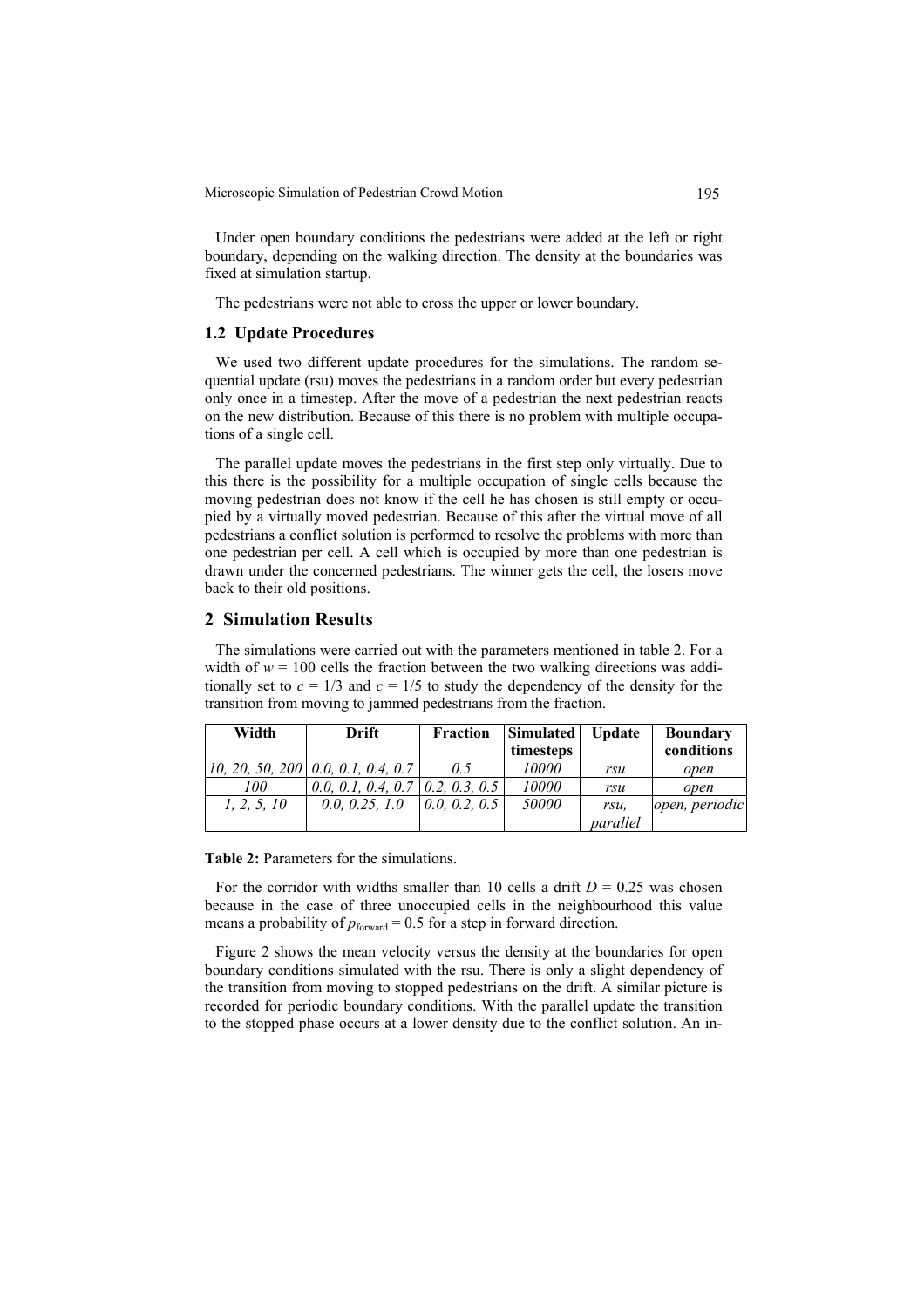creasing drift leads to an increasing mean velocity in the moving phase, up to a value of 1 for drift  $D = 1$ .

Additionally we recorded global and local fundamental diagrams. The local fundamental diagrams recorded the flow and the density on each lane for each walking direction. The global fundamental diagrams just distinguish between the walking directions and not the different lanes.



**Figure 2:** Mean velocity versus boundary density for rsu with open boundaries.



**Figure 3:** Local fundamental diagrams for the rsu with open boundary conditions.

We found three different local fundamental diagrams. Fig. 3 shows the local fundamental diagrams for corridors with a width of  $w = 1$  cell and  $w = 10$  cells. The fundamental diagram for the corridor with width  $w = 1$  cell is independent from the drift due to the fact that the drift increases the probability for a forward step. Because there is no possibility for another direction than forward in a corridor with a width of  $w = 1$  cell, the probability for the forward step is always  $p_{\text{forward}} = 1$  and so not depending on the drift.

The flow on lanes which are at the upper or lower boundary is higher than the flow on inner lanes due to a missing third direction on a boundary lane. The fact that on boundary lanes the maximum number of unoccupied cells is two increases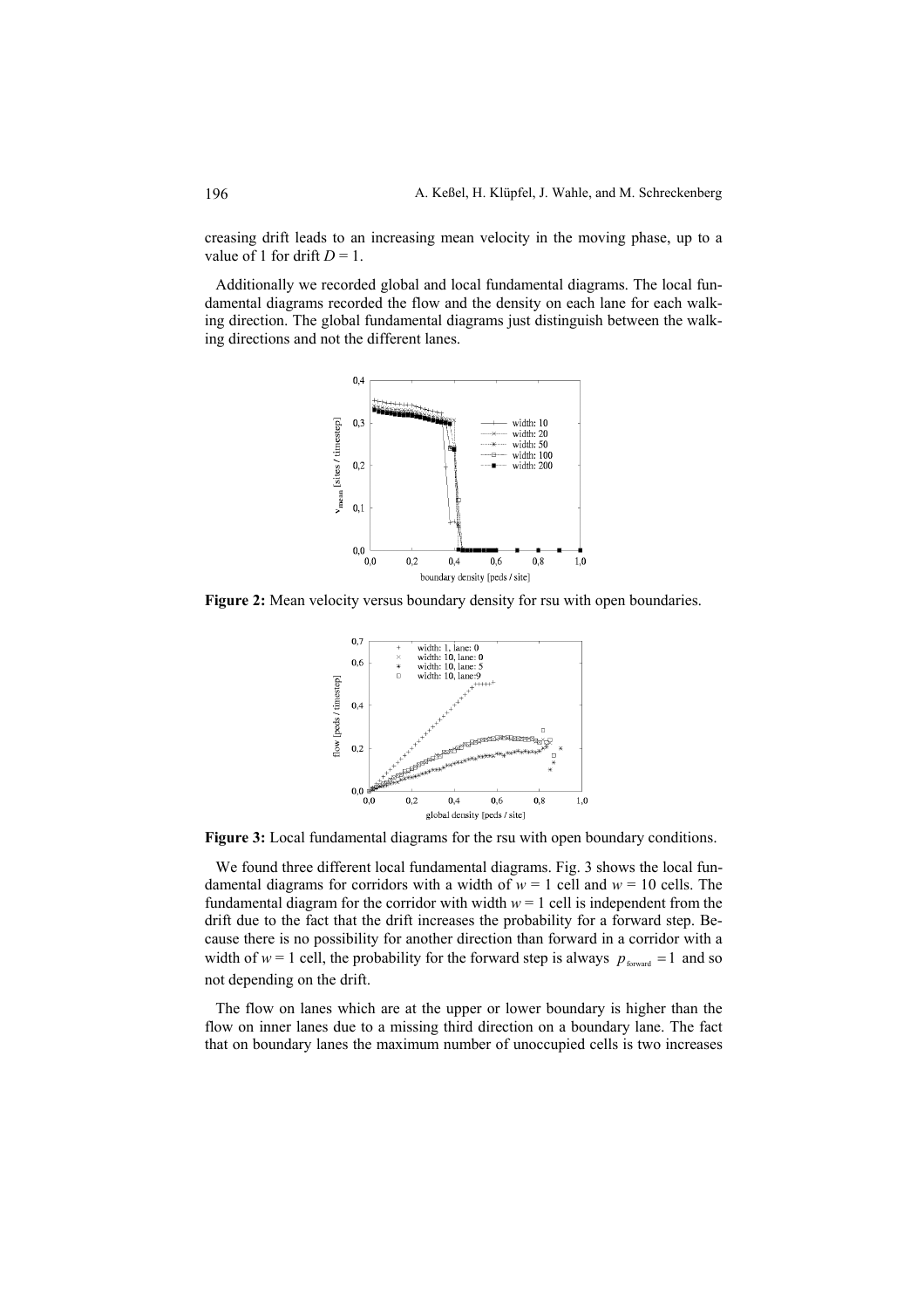the probability for these two directions. On inner lanes the maximum number of unoccupied cells is three. This means that in case of a drift  $D = 0$  the probability for all three directions is  $p = 1/3$ . For the same case on a boundary lane the probability for each of the two directions is  $p = 1/2$ . This results in a higher flow on the boundary lanes.

As a last result we present a graph (Fig. 4) of simulated timesteps until all pedestrians are jammed. We altered the program to simulate either 1.000.000 timesteps or stop the simulation when the mean velocity reached the value 0. We performed 30 recursions for each density for the rsu with periodic boundaries. It was found that for high densities the amount of simulated timesteps was in a range of some hundred timesteps. For medium densities the number of timesteps increased due to an increasing amount of possible configurations.



**Figure 4:** Simulated timesteps until a mean velocity of 0 occurs.

For a density of 0.3 there was no jam found in the system. All 1.000.000 timesteps were performed with still a non-zero mean velocity.

#### **3 Analytical Solution**

We tried to formulate an analytical solution for the speed-density relation. The idea is that the mean velocity equals the probability of a certain configuration to arise multiplied with the probability to choose the forward step.

There are three different configurations which provide the possibility for a forward step.

An empty cell occurs with a probability of  $(1-\rho)$  and an occupied cell occurs with a probability of  $\rho$ .

1. The first configuration is the one with all three neighbouring cells unoccupied. This configuration arises with a probability of  $p_{\text{conf.}} = (1 - \rho)^3$ .

The probability for the forward step in this case is  $p_{\text{forward}} = D + \frac{1}{3}$  $p_{\text{forward}} = D + \frac{1 - D}{2}$ .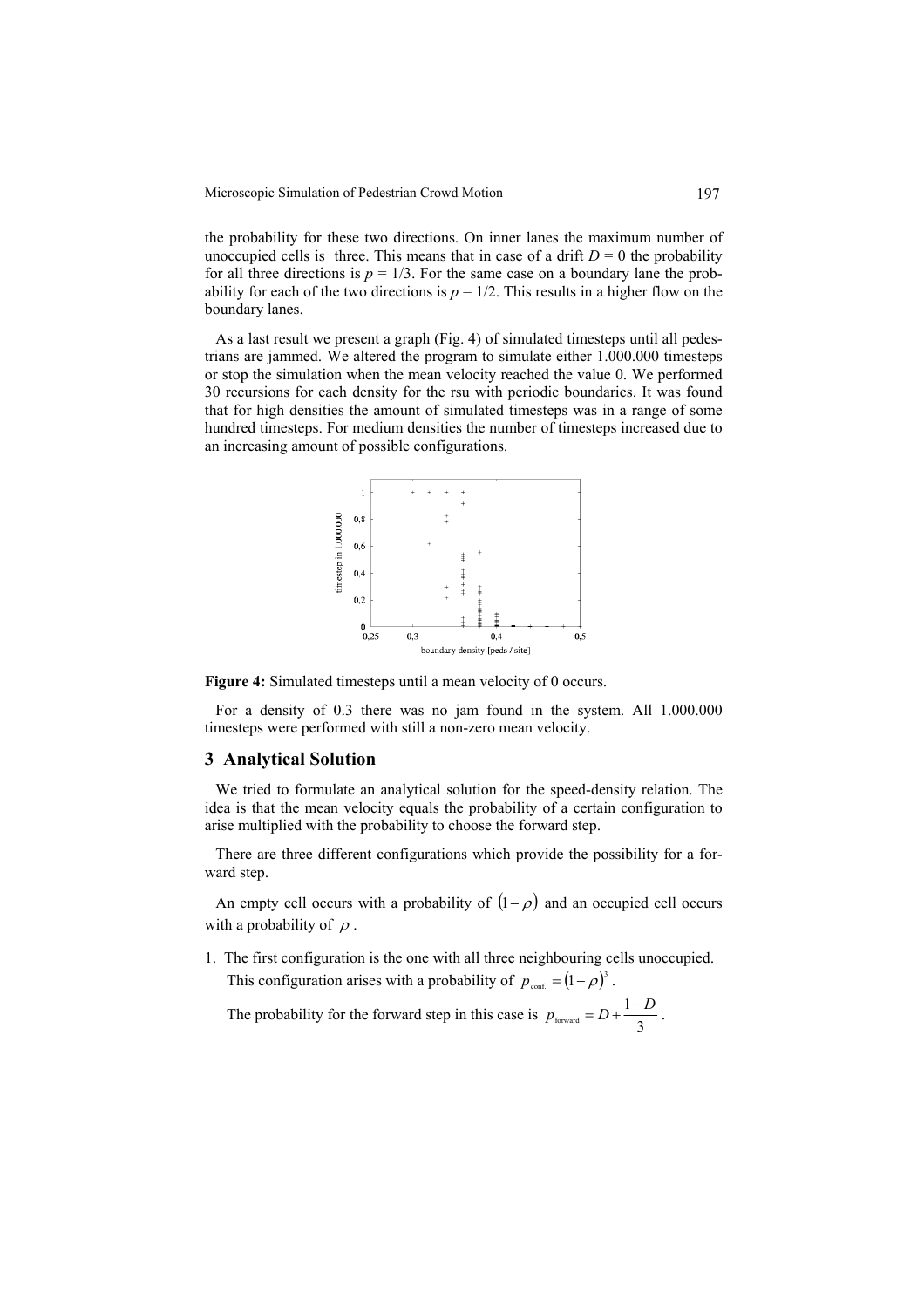2. In the second configuration one of the upper or lower neighbouring cells is occupied. The probability for that configuration is  $p_{\text{conf.}} = (1 - \rho)^2 \cdot \rho$ .

A forward step is made with a probability of  $p_{\text{forward}} = D + \frac{1}{2}$  $p_{\text{forward}} = D + \frac{1 - D}{2}$ .

This case occurs in two different forms: either the upper neighbouring cell is occupied or the lower neighbouring cell. Due to that, the probability has to be multiplied with a factor 2.

3. The last case is the one with only the front cell unoccupied. The forward step has a probability of  $p_{forward} = 1$  and this configuration arises with a probability of  $p_{\text{conf}} = (1 - \rho) \cdot \rho^2$ .

Writing this all together leads to the following expression for the mean velocity:

$$
\overline{v} = (1-\rho)^3 \cdot \left(D + \frac{1-D}{3}\right) + 2 \cdot (1-\rho)^2 \cdot \rho \cdot \left(D + \frac{1-D}{2}\right) + (1-\rho) \cdot \rho^2.
$$

Figure 5 shows the analytical solution and some measured graphs for the mean velocity. It is obvious that the analytical solution becomes worthless for narrow corridors. The reason is the effect of the boundary lanes on the mean velocity. For corridors with an infinite width the analytical solution would fit well.



**Figure 5:** Comparison of the analytical solution with measured values for the mean velocity.

### **4 Outlook**

An improved analytical solution regarding the boundary lanes is in progress. This will lead to a better fit of the analytical solution to the measured data.

A next step for the simulations will be an investigation of the model regarding obstacles and crossing traffic.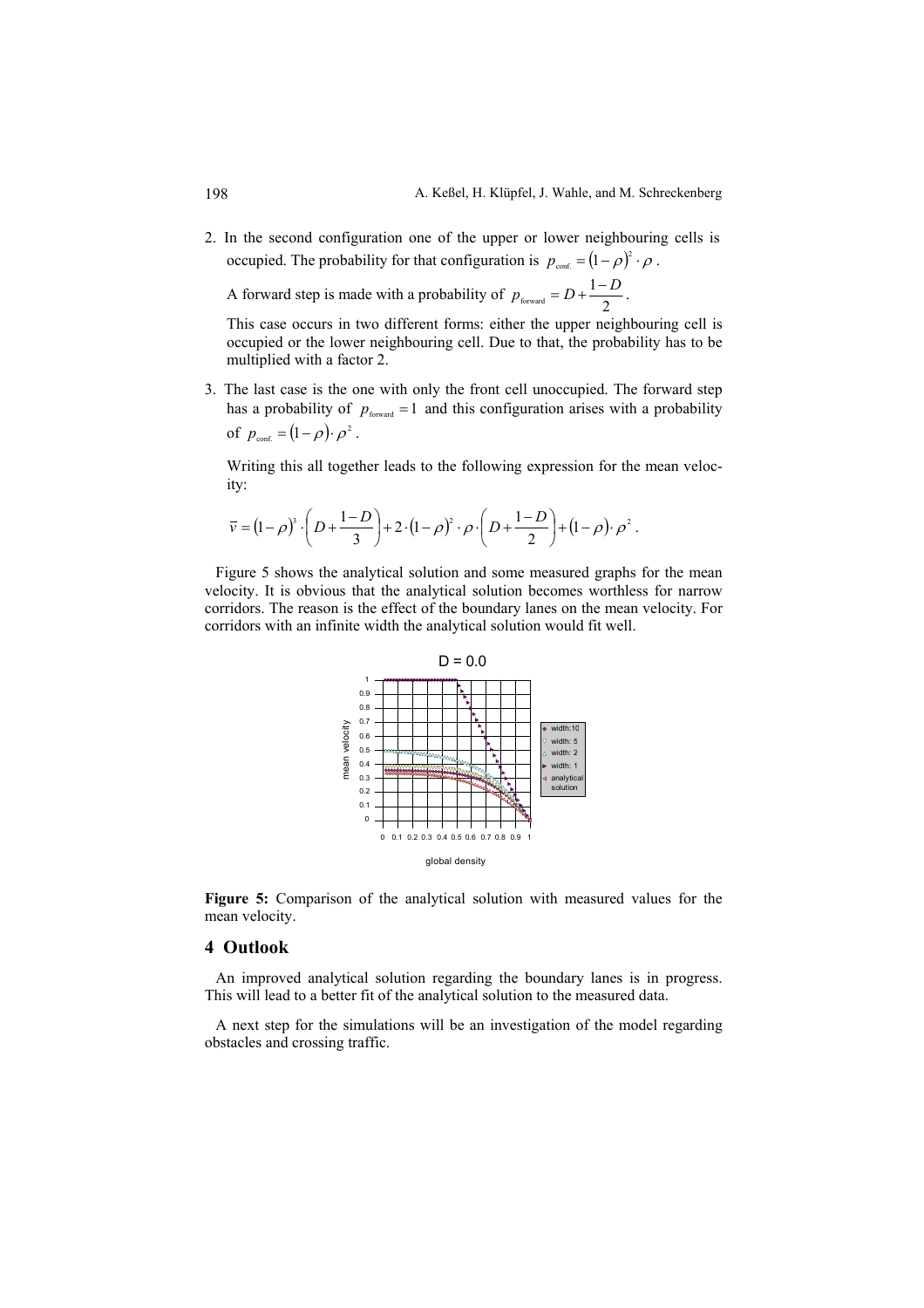Microscopic Simulation of Pedestrian Crowd Motion 199

A faster implementation of the model is the basis for finding the lowest jam creating density.

#### **References**

1. M. Muramatsu, T. Irie, and T. Nagatani, *Jamming transition in pedestrian counter flow*, Physica A **267**, 487-498 (1999).

2. V.J. Blue and J.L. Adler, *Cellular automata microsimulation of bi-directional pedestrian flows,* Journal of the Transportation Research Board **1678,** 135-141 (2000).

3. C. Burstedde, K. Klauck, A. Schadschneider, and J. Zittartz, *Simulation of pedestrian dynamics using a 2-dimensional cellular automaton,* cond-mat/0102397 (2001).

4. J. J. Fruin, *Pedestrian Planning and Design,* (Metropolitan Association of Urban Designers and Environmental Planners, New York, 1971).

5. D. Helbing, *Theoretical foundation of macroscopic traffic models,* Physica A **219**, 375 (1995).

6. L.F. Henderson, *The statistics of crowd fluids,* Nature **229,** 381-383 (1971).

7. L.F. Henderson, *Sexual differences in human crowd motion,* Nature **240,** 353- 355 (1972).

8. D. Helbing, H.-J. Hermann, M. Schreckenberg, and D.E. Wolf, (Eds.), *Traffic and Granular Flow '99,* (Springer, Berlin, 2000).

9. H.W. Hamacher and S.A. Tjandra, *Mathematical modelling of evacuation problems - a state of the art,* in: [18], M. Schreckenberg and S.D. Sharma (Eds.), in print.

10. H. Klüpfel, T. Meyer-König, J. Wahle, and M. Schreckenberg, *Microscopic simulation of evacuation processes on passenger ships,* in: *Proceedings of the Fourth International Conference on Cellular Automata for Research and Industry,*  pp. 63-71 (Karlsruhe, 2000).

11. M. Muramatsu and T. Nagatani, *Jamming transition in two-dimensional pedestrian traffic,* Physica A **275**, 281-291 (2000).

12. T. Nagatani, *Jamming transition in the traffic-flow model with two level crossing,* Phys. Rev. E **48**, 3290 (1993).

13. K. Nishidate and M. Baba, *Cellular automaton model for random walkers,* Phys. Rev. Lett. **77** (9), 1675-1678 (1996).

14. Di Nello (Ed.), *SFPE Handbook of Fire Protection Engineering,* (National Fire Protection Association, 2<sup>nd</sup> edition, 1995).